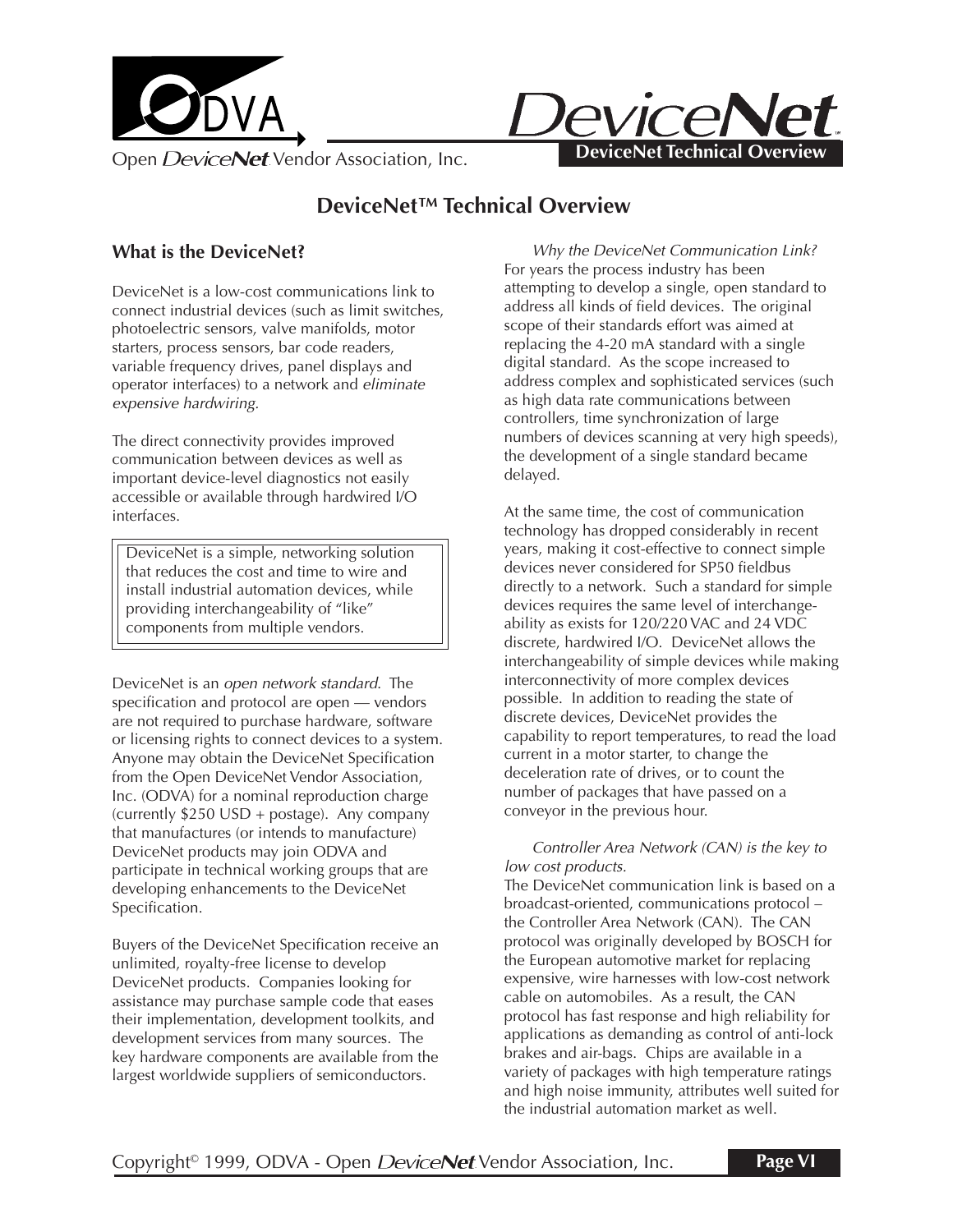

But it is consumer and commercial demand for CAN that is the key driver in lowering the price and increasing the performance of CAN chips. In 1994, four suppliers of CAN chips (Intel, Motorola, Philips, Siemens) shipped 4+ million CAN chips. Over 10 million chips are expected to ship in 1996. Whereas other industrial automation networks use custom chips with annual demand varying from 20,000–200,000 per year, DeviceNet products use the same CAN chips as are used in automotive and other consumer/commercial applications. The chips for DeviceNet products are typically 5–10 times less than chips for other networks.

### **DeviceNet Features and Functionality**

| Up to $64$ nodes               |                          |  |  |  |
|--------------------------------|--------------------------|--|--|--|
| Selectable end-to-end network  |                          |  |  |  |
| distance varies with speed     |                          |  |  |  |
| <b>Baud Rate 1</b>             | <b>Distance</b>          |  |  |  |
| 125 Kbps                       | 500 m (1,640 ft)         |  |  |  |
| 250 Kbps                       | 250 m (820 ft)           |  |  |  |
| 500 Kbps                       | 100 m $(328 \text{ ft})$ |  |  |  |
| 0-8 bytes                      |                          |  |  |  |
| Linear (trunkline/dropline);   |                          |  |  |  |
| power and signal on the same   |                          |  |  |  |
| network cable                  |                          |  |  |  |
| Peer-to-Peer with Multi-Cast   |                          |  |  |  |
| (one-to-many); Multi-Master    |                          |  |  |  |
| and Master/Slave special case; |                          |  |  |  |
| polled or change-of-state      |                          |  |  |  |
| (exception-based)              |                          |  |  |  |
| Removal and replacement of     |                          |  |  |  |
| devices from the network       |                          |  |  |  |
| under power                    |                          |  |  |  |
|                                |                          |  |  |  |

## **What is the DeviceNet Specification?**

The DeviceNet Specification defines a network communication system for moving data between elements of an industrial control system. The specification is divided into two volumes and defines the following elements:

#### Volume 1

- DeviceNet Communication Protocol and Application (Layer 7 - Application Layer)
- CAN and its use in DeviceNet (Layer 2 Data Link Layer)



• DeviceNet Physical Layer and Media (Layer 1 - Physical Layer)

Volume 2

• Device Profiles to obtain interoperability and interchangeability among like products

DeviceNet incorporates CAN (Controller Area Network). CAN defines the syntax or form of the data movement. The DeviceNet application layer defines the semantics or meaning of the data moved.



Communication Protocol Features

- Peer-to-Peer data exchange in which any DeviceNet product can produce and consume messages
- Master/Slave operation defined as a proper subset of Peer-to-Peer
- A DeviceNet product may behave as a Client or a Server or both
- A DeviceNet network may have up to 64 Media Access Control Identifiers or MAC IDs (node addresses). Each node can support an infinite number of I/O. Typical I/O counts for pneumatic valve actuators are 16 or 32.

#### The Object Model

A DeviceNet node is modeled as a collection of Objects. An object provides an abstract representation of a particular component within a product. The realization of this abstract object model with a product is implementation dependent .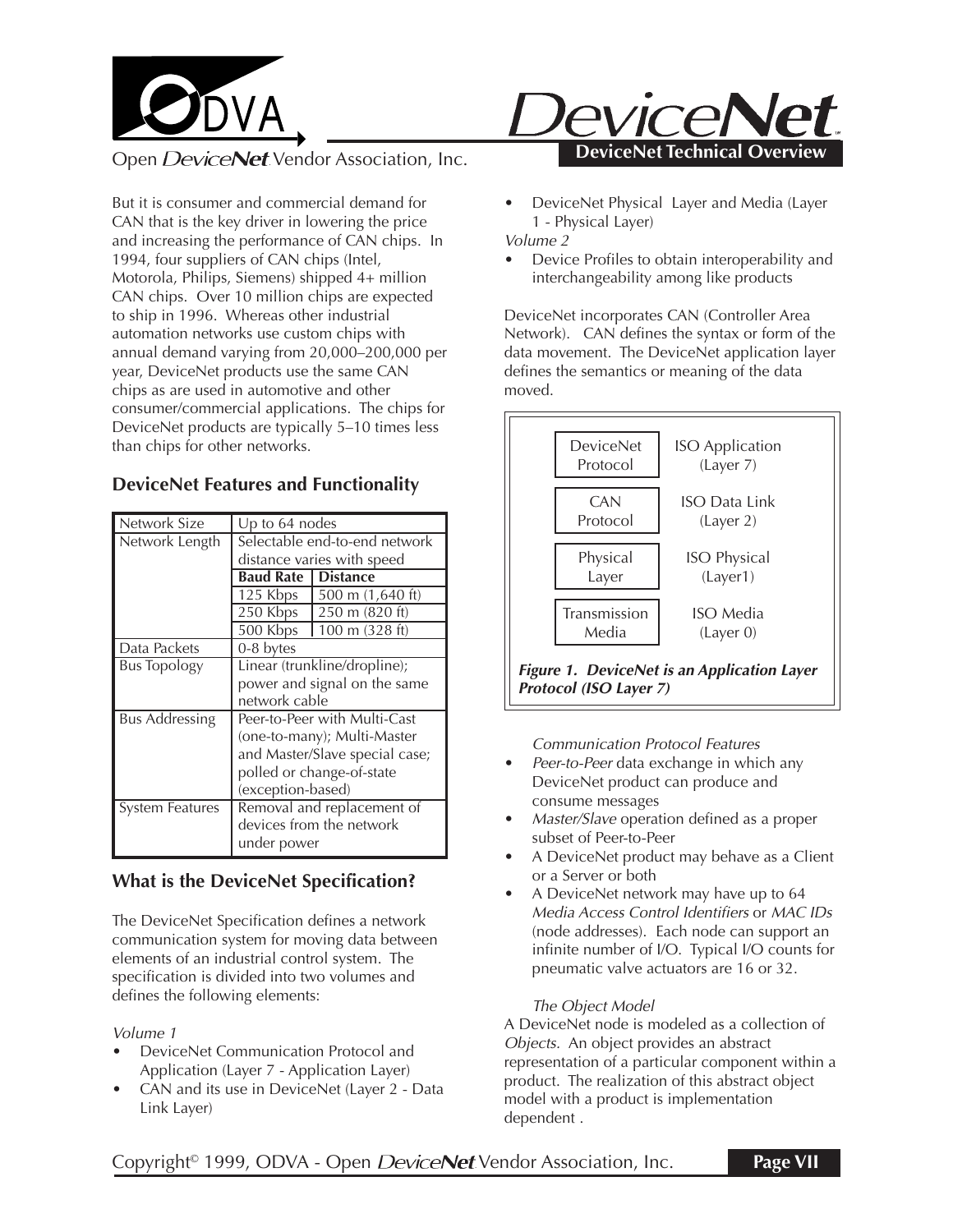

An Object Instance and an Object Class have Attributes (data), provide Services (methods or procedures), and implement Behaviors. Attributes (1-255), Instances (0-6535), Class (1-65535) and Node Address (0-63) are addressed by number.

## **DeviceNet Physical Layer and Media**

Chapter 9, Volume 1 in the DeviceNet Specifications defines the allowable topologies and components. The variety of topologies that are possible is shown in Figure 2. The specification also deals with system grounding, mixing thick and thin media, termination, and power distribution.

The basic trunkline-dropline topology provides separate twisted pair busses for both signal and power distribution. Thick or thin cable can be used for either trunklines or droplines. End-toend network distance varies with data rate and cable size (see table on page 4).



Devices can be powered directly from the bus and communicate with each other using the same cable. Nodes can be removed or inserted from the network without powering-down the network.

Power taps can be added at any point in the network which makes redundant power supplies possible. The trunkline current rating is 8 amps. An opto-isolated design option allows externally powered devices (e.g. AC Drives starters and solenoid valves) to share the same bus cable. Other CAN-based networks allow only a single power supply (if at all) for the entire network.



**Figure 2. Thick or Thin Cable can be used for either trunklines or droplines**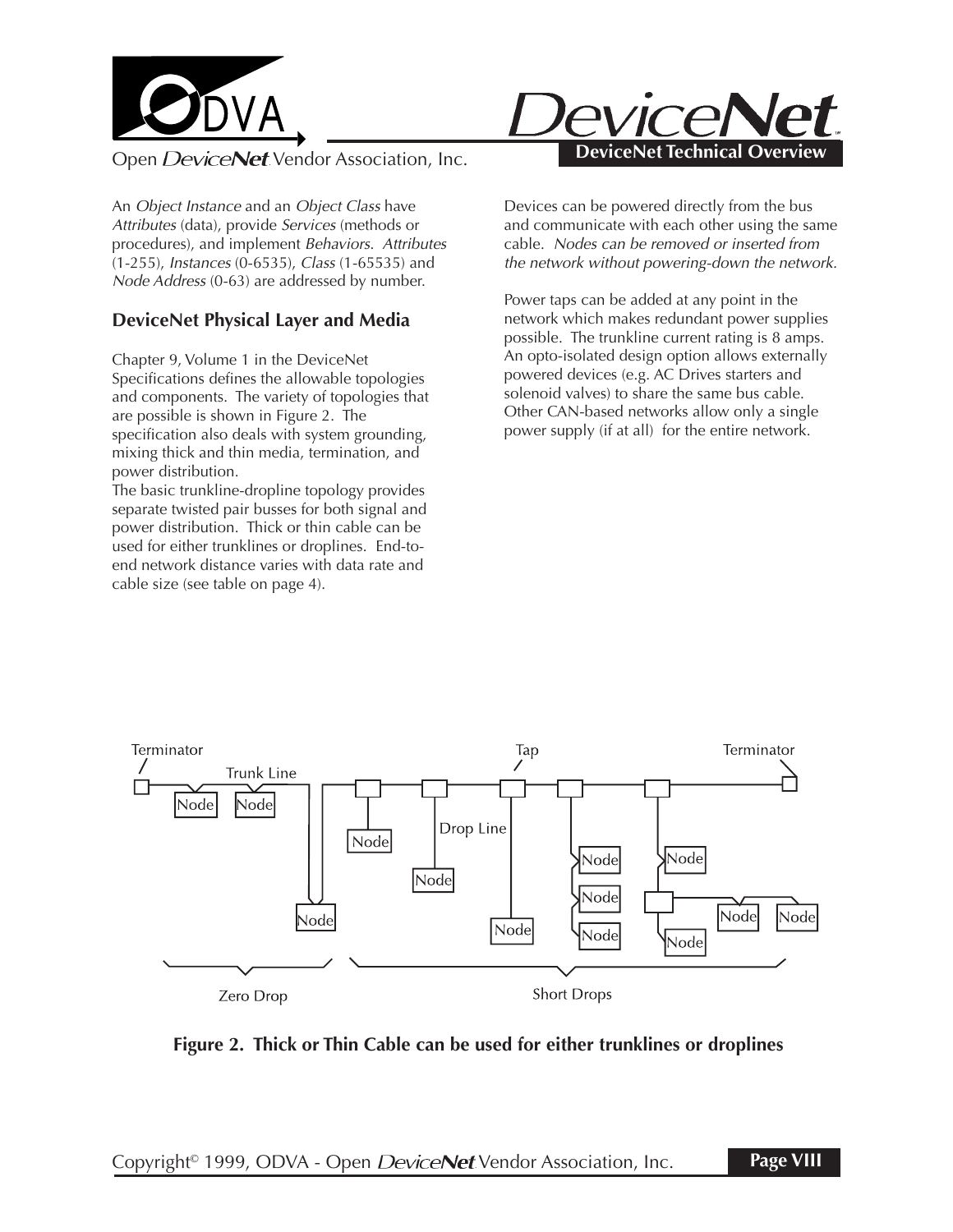





A simplified block diagram of transceivers with both isolated and non-isolated physical layers is shown in Figures 3 and 4. The DeviceNet Specifications contain additional information concerning component requirements, protection from mis-wiring, and examples.

| Data Rates                 | 125 Kbps             | 250 Kbps         | 500 Kbps         |
|----------------------------|----------------------|------------------|------------------|
| Thick Trunk Length         | 500 <sub>m</sub>     | 250 <sub>m</sub> | 100 <sub>m</sub> |
|                            | $(1,640 \text{ ft})$ | (820 ft)         | (328 ft)         |
| Thin Trunk Length          | 100 m                | 100 <sub>m</sub> | 100 m            |
|                            | (328 ft)             | (328 ft)         | (328 ft)         |
| <b>Maximum Drop Length</b> | 6 <sub>m</sub>       | 6 <sub>m</sub>   | 6 <sub>m</sub>   |
|                            | (20 ft)              | (20 ft)          | (20 ft)          |
| Cumulative Drop Length     | 156 <sub>m</sub>     | 78 <sub>m</sub>  | 39 <sub>m</sub>  |
|                            | (512 ft)             | (256 ft)         | (128 ft)         |

The end-to-end network distance varies with data rate and cable thickness.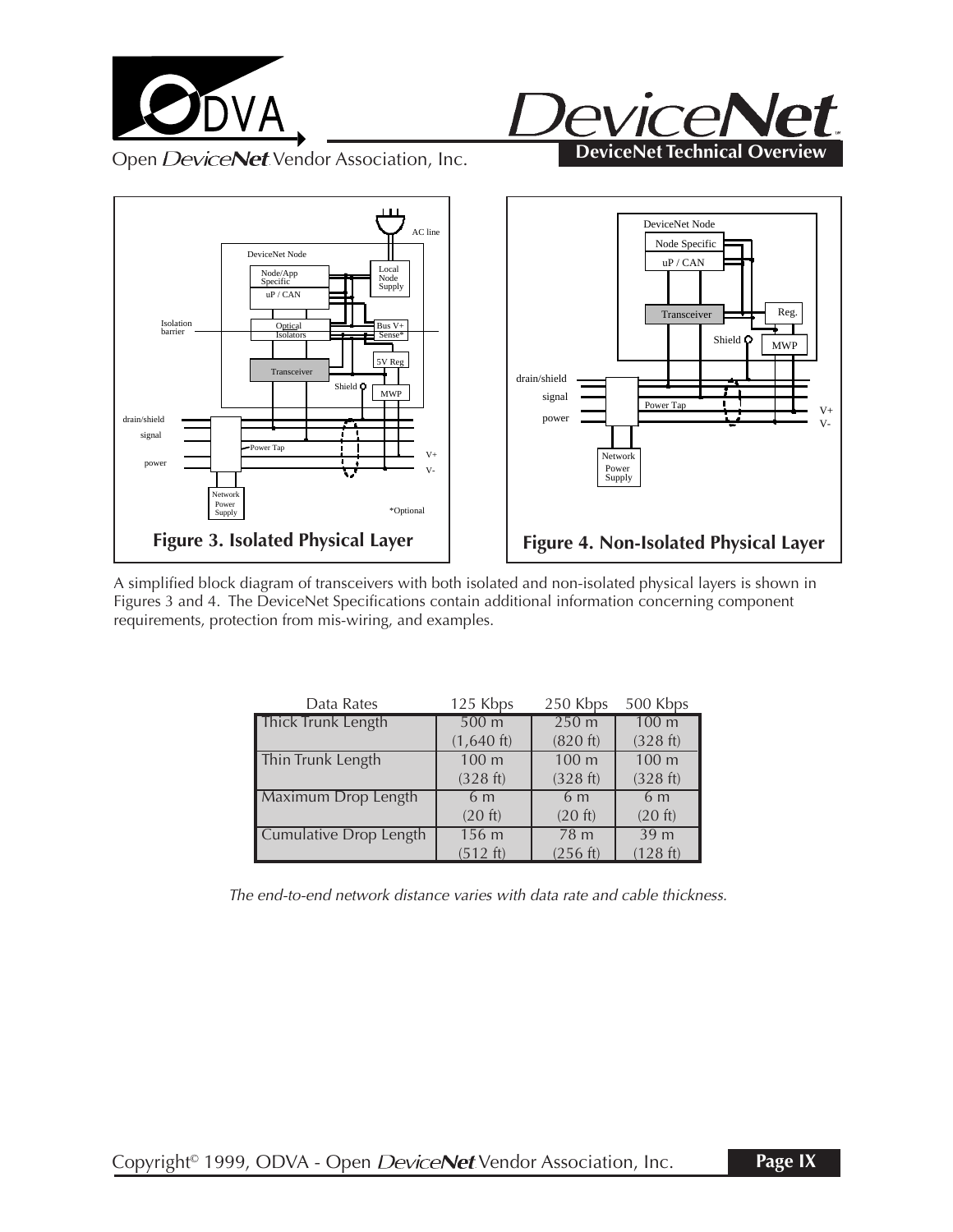





# **Figure 5. Open and Sealed Connectors are available on DeviceNet**

Several different connector types can be used on DeviceNet (see Figure 5). Both sealed and unsealed connectors are available. Large (ministyle) and small (micro-style) sizes of pluggable, sealed connectors are available. For products which do not require sealed connectors, openstyle connectors can be used. Screw or clamp connections can be made directly to the cable if a pluggable connection is not required. The DeviceNet Specification also contain information on how to use these cable and connector components to construct single and multi-port taps.

## **Indicators and Configuration Switches**

Although DeviceNet does not require a product to have indicators, if a product does have indicators, it must adhere to the DeviceNet Specification. It is recommended that either a Module Status LED and a Network Status LED, or the combined Module Status/Network Status LED be included.

The indicator(s) consist of bi-color (green/red) LEDs which can have combinations of on, off or flashing. The Module Status LED indicates whether or not the device has power and is operating properly. The Network Status LED indicates the status of the communication link.

### **CAN and DeviceNet**

The Data Link Layer of DeviceNet is completely defined by the CAN specification and by the implementation of CAN Controller chips. The CAN specification defines two bus states called dominant (logic 0) and recessive (logic 1). Any transmitter can drive the bus to a dominant state. The bus can only be in the recessive state when no transmitter is in the dominant state.

Several frame types are defined by CAN:

- data frame remote frame
	-
- overload frame error frame

Data is moved on DeviceNet using the data frame. The other frames are either not used on DeviceNet or are for exception handling. The data frame format is shown in Figure 6.

Higher priority data gets the right-of-way DeviceNet is similar to Ethernet in that any DeviceNet node can attempt to transmit if the bus is quiet.

This provides inherent peer-to-peer capability. If two or more nodes try to access the network simultaneously, a bit-wise non-destructive arbitration mechanism resolves the potential conflict with no loss of data or bandwidth. By comparison, Ethernet uses collision detectors which result in loss of data and bandwidth as both nodes have to back-off and resend their data.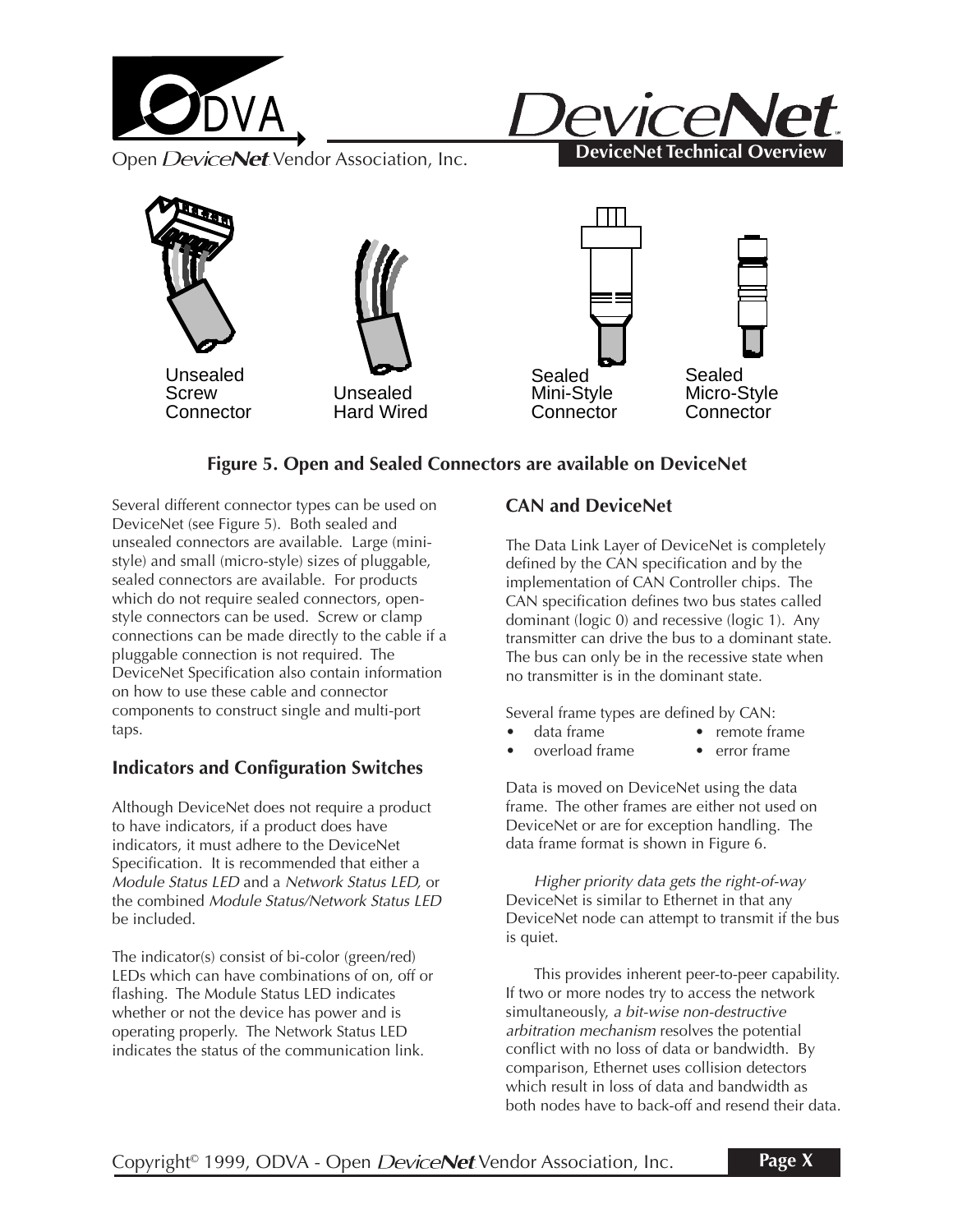

CAN uses a unique, non-destructive bit-wise arbitration mechanism. This CAN-specific feature allows resolution of collisions (determination of a "winner") without loss of throughput or resending of data by the higher priority node.

CAN uses a bit-wise arbitration method of collision resolution. All receivers on a CAN network synchronize to the transition from recessive to dominant represented by a (Start of Frame) bit. The identifier and the RTR (Remote Transmission Request) bit together form the Arbitration Field. The Arbitration Field is used to facilitate media access. Since DeviceNet does not use the RTR bit for any purpose it does not enter into bus access priority consideration. When a device transmits, it also monitors (receives) what it sends to make sure it is the same. This allows detection of simultaneous transmission. If a node transmitting a recessive bit receives a dominant bit while sending the arbitration field, it stops transmitting. The winner of an arbitration between two nodes transmitting simultaneously is the one with the lower



numbered 11-bit identifier. CAN also specifies a data frame format with a 29-bit identifier field which is not used by DeviceNet.

The Control Field contains two fixed bits and a 4 bit length field. The length may be any number from 0 to 8 representing the number of bytes in the Data Field. The 0–8 byte size is ideal for lowend devices with small amounts of I/O data that must be exchanged frequently. And, at eight bytes, there is enough flexibility for simple devices to send diagnostic data, or to send a speed reference and acceleration rate to a drive.

The CRC field is a cyclic redundancy check word which is used by CAN controllers to detect frame errors. It is computed from the bits that come before it. A dominant bit in the ACK slot means at least one receiver besides the transmitter heard the transmission.

CAN uses several types of error detection and fault confinement methods including CRC and automatic retries. These methods, which are mostly transparent to the application, prevent a faulty node from disrupting the network.



**Figure 6. CAN Data Frame**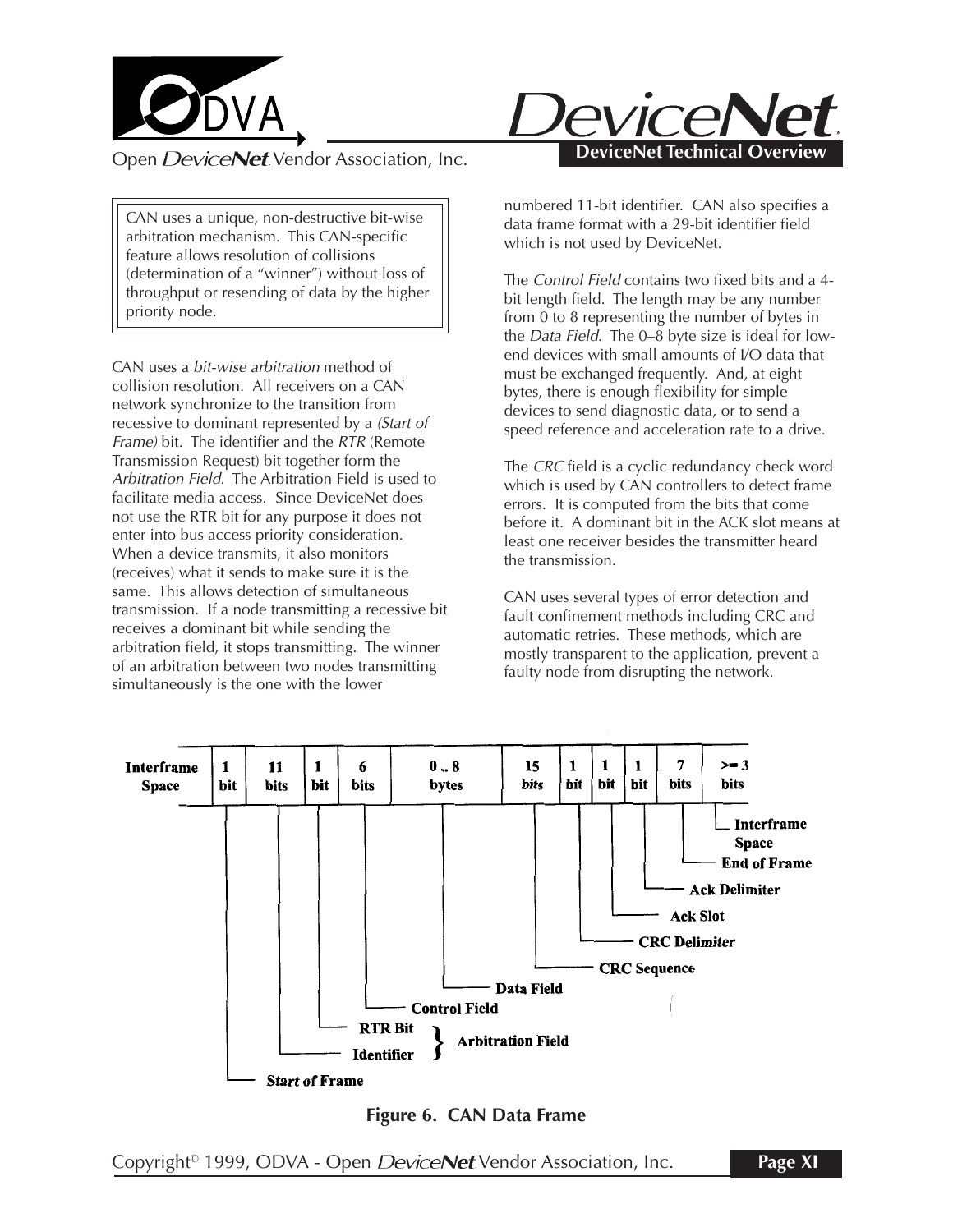



**CAN Parts Summary for DeviceNet**

Most slaves use Intel 82527 or Motorola 68HC705X4. Most masters/peers use Philips 82C200.

| Mfg                  | Part $#$                     | <b>Type</b> | Package         | <b>Screeners</b>                         | <b>Miscellaneous</b><br><b>Features</b>                                     | <b>DeviceNet</b><br><b>Application</b>                                   |
|----------------------|------------------------------|-------------|-----------------|------------------------------------------|-----------------------------------------------------------------------------|--------------------------------------------------------------------------|
|                      | 82527                        | Peripheral  | 44PLCC          | 14 fixed                                 | 2 8-bit I/O ports                                                           | <b>Fully Compatible</b>                                                  |
| Intel                | 8xC196CA                     | Embedded    | 68PLCC          | 1 mask/match<br>14 fixed<br>1 mask/match | Standard 196<br>w/CAN; 32K ROM,<br>1K RAM, 6 A/Ds,<br>4 Timers              | <b>Fully Compatible</b>                                                  |
|                      | 68HC05X4<br>68HC705X4        | Embedded    | 28SOIC          | 1 mask/match                             | Basic CAN w/6805<br>core; 4K ROM, 176 RAM                                   | Fully Compatible,<br>CPU must filter all IDs<br>unless Group 2 only      |
| Motorola             | 68HC705X32<br>68HC05X32      | Embedded    | 64 QFP          | 1 mask/match                             | Basic CAN w/6805<br>core; 32K ROM,                                          | slave Fully Compatible<br>CPU must filter all IDs                        |
|                      | 68HC05X16<br>Embedded        |             | 64QFP           | 1 mask/match                             | 528 RAM<br>Basic CAN w/6805<br>core; 16K ROM,<br>352 RAM                    | unless Group 2 only slave                                                |
|                      | SJA1000/N1                   | Peripheral  | 28 DIP          | 1 mask/match                             | Basic CAN w/6805                                                            | Fully                                                                    |
|                      | SJA1000/TN1                  | Peripheral  | 28SOTC          | full CAN<br>peripheral                   | core; 4K ROM, 176<br><b>RAM</b>                                             | Compatible CPU must<br>filter all IDs                                    |
|                      | 82C250                       | Transceiver | 8 SOIC<br>8 DIP | n/a                                      | <b>ISO 11898 CAN</b><br>Physical Layer                                      | Fully Compatible                                                         |
|                      | 82C251                       | Transceiver | 8 SOIC<br>8 DIP | n/a                                      | <b>ISO 11898 CAN</b><br>Physical Layer                                      | <b>Fully Compatible</b><br>25V overvoltage protection                    |
| Philips              | 8xC592                       | Embedded    | 68 PLCC         | 1 mask/match                             | CAN; 16K ROM,<br>512 RAM; 8-ch/10-<br>bit A/D                               | CPU must filter all IDs<br>unless Group 2 only slave                     |
|                      | 8xCE598                      | Embedded    | 80 QFP          | 1 mask/match                             | 8031 core w/basic<br>CAN; 32K ROM,<br>512 RAM;<br>8-ch /10-bit A/D          | Fully Compatible<br>CPU must filter all IDs<br>unless Group 2 only slave |
|                      | <b>SAB-C167C</b>             | Embedded    | <b>144 QTP</b>  | 14 fixed<br>1 mask/match                 | Full CAN w/80C167<br>core; 2*2K RAM;                                        | <b>Fully Compatible</b>                                                  |
|                      |                              |             | 44 PLCC         | 16 fixed                                 | 16 ch/10-bit A/D<br>Full CAN; C90 has                                       |                                                                          |
| Siemens              | SAB-81C90<br>SAB-81C91       | Peripheral  | 28 PLCC         |                                          | 8-bit I/O ports                                                             | Fully Compatible<br>CPU must filter all IDs<br>unless Group 2 only slave |
|                      | SAB-C515<br>8R<br>SAB-C515-L | Embedded    | <b>MQFP</b>     | 14 fixed<br>1 mask/match                 | Full CAN w/8031<br>core; 64K ROM;<br>2*.25K RAM; 56 I/O;<br>8 ch/10-bit A/D | <b>Fully Compatible</b>                                                  |
| Unitrode             | <b>UC5350</b>                | Transceiver | 8SOIC           |                                          | <b>ISO 11898 CAN</b><br>Physical layer                                      | Cross wire & gound loss<br>protection                                    |
| Siliconix            | si9200DY                     | Transceiver | 8 SOIC          | n/a                                      | No slew control                                                             | Not compatible                                                           |
| $\mathsf T\mathsf I$ | SN65LBC031<br>SN75LBC031     | Transceiver | 8 SOIC<br>8 DIP | n/a                                      | ISO 11898<br>CAN physical layer                                             | Not compatible                                                           |
| Bosch                | CF15B<br>CF15O               | Transceiver | 8 SOIC          | n/a                                      | w/o slew control<br>w/ slew control                                         | Not compatible                                                           |

Copyright<sup>®</sup> 1999, ODVA - Open DeviceNet Vendor Association, Inc.

**Page XII**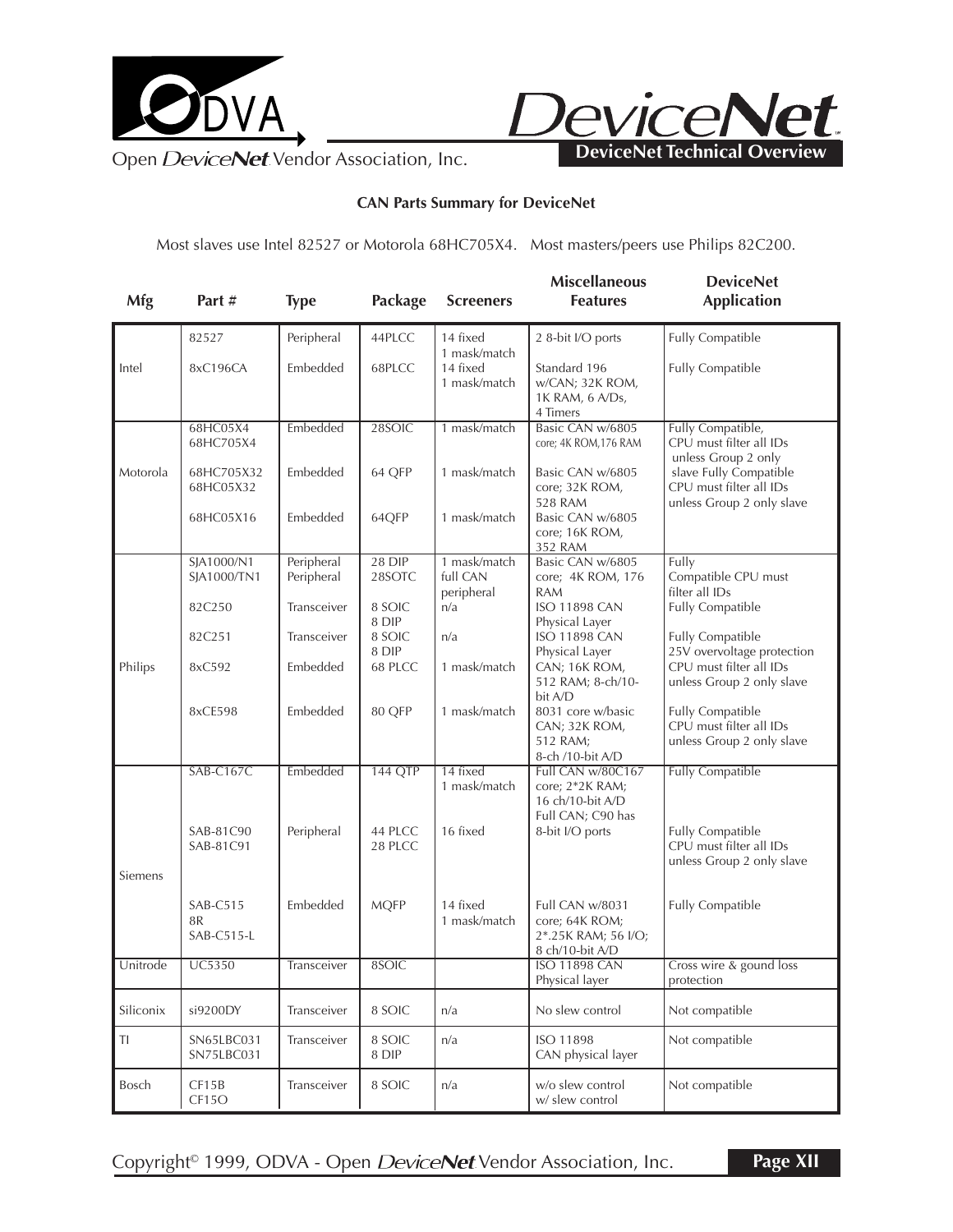



## **CAN** References

- [1] Anonymous, MC68HC05X4 HCMOS Microcomputer Unit, Motorola LTD, 1992.
- [2] Terry, K., Software Driver Routines for the Motorola MC68C05 CAN Module (AN464), Motorola LTD., 1993
- [3] Anonymous, 80c51 Based 8-Bit Microcontrollers, Data Handbook IC20, Philips, 1995.
- [4] Anonymous, 82527 Serial Communications Controller Architectural Overview, Intel Corporation, February, 1995, Order Number: 272410-002
- [5] Anonymous, 8227 Serial Communications Controller, Controller Area Network Protocol, Intel Corporation, December, 1995, Order Number: 272250-006
- [6] Anonymous, 87C196CA/87C196CB Advanced 16-Bit CHMOS Microcontroller with Integrated CAN 2.0, Intel Corporation, October, 1993, Order Number: 272405-002
- [7] BOSCH CAN Specification Version 2.0, Part A. 1991, Robert Bosch GmbH
- [8] ISO 11898: 1993 Road vehicles Interchange of digital information Controller area network (CAN) for high–speed communication

### **Communication Protocol and Application**

Chapters 3, 4 and 5, Volume 1 of the DeviceNet Specification defines the DeviceNet Communication Protocol. These chapters deal with connections, messaging protocol, and the communications related objects respectively.

Applications using DeviceNet combine standard or application specific objects together into what is called a Device Profile. The Device Profile fully defines the device as viewed from the network. A library of objects is contained in Chapter 6, Volume II of the DeviceNet Specifications. A library of Device Profiles is contained in Chapter 3, Volume II of the DeviceNet Specifications. ODVA coordinates the work of industry experts in the development of both new Object and Device Profile Specifications. This is done through Special Interest Groups (SIGs).

DeviceNet supports strobed, polled, cyclic, change-of-state and application-triggered data movement. The user can choose master/slave, multi-master and peer-to-peer or a combination configuration depending on device capability and application requirements. The choice of data movement can significantly speed up system response time. One popular application for DeviceNet is to use a standard, pre-defined set of connections which allow devices to operate in a Master/Slave Connection Set.

#### **Connections**

The DeviceNet Communication Protocol is based on the idea of connections. You must establish a connection with a device in order to exchange information with that device.

To establish a connection, each DeviceNet product will implement either an Unconnected Message Manager (UCMM) or an Unconnected Port. Both perform their function by reserving some of the available CAN identifiers. The UCMM is described in detail in Chapter 4, Volume 1 of the DeviceNet Specification, and the Unconnected Port is described in Chapter 7, Volume 1.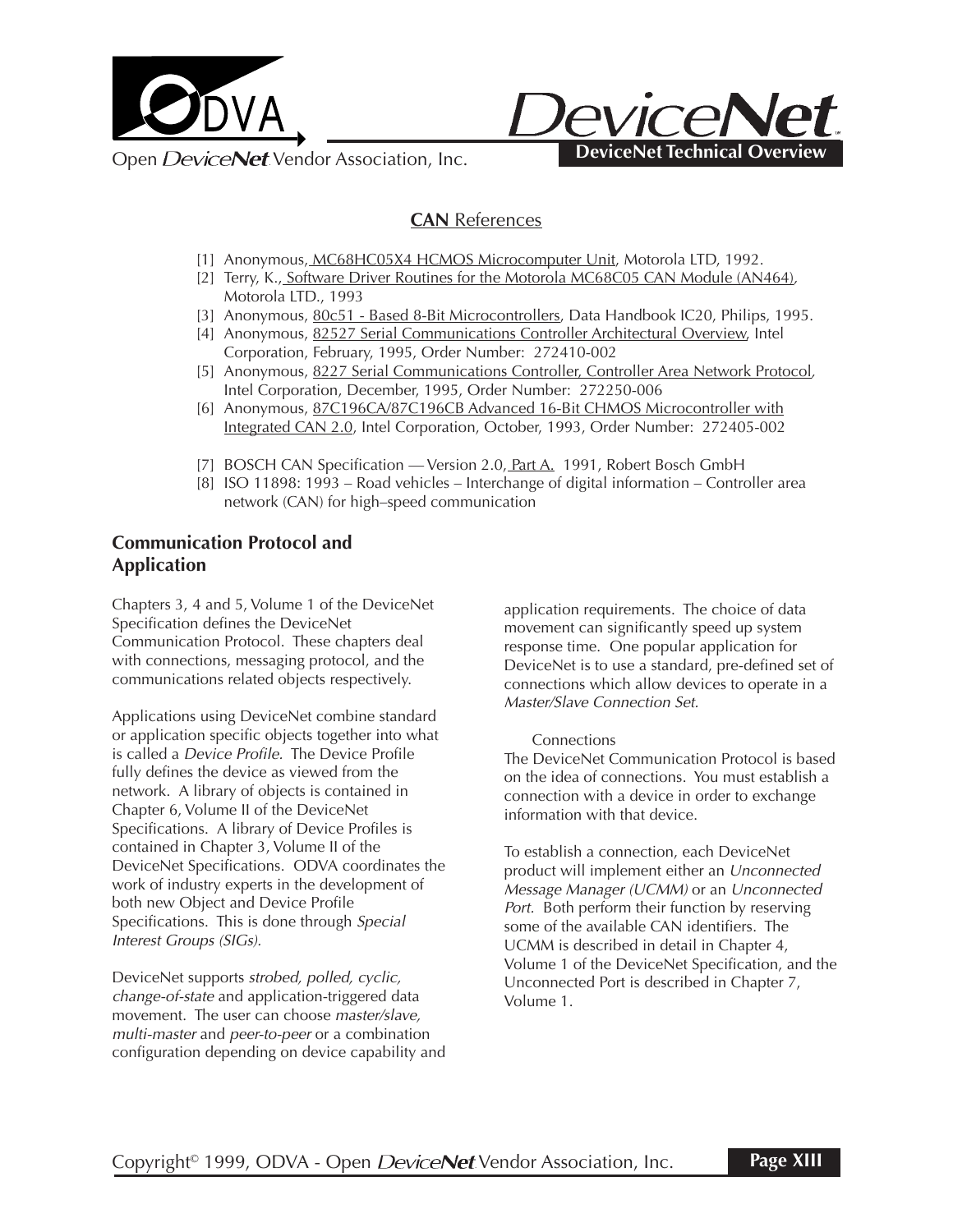

When either the UCMM or the Unconnected Port is used to establish an Explicit Messaging Connection, that connection is then used to move information from one node to the other, or to establish additional I/O Connections. Once connections have been established, I/O data may be moved among devices on the network. At this point, all the protocol of the DeviceNet I/O message is contained within the 11-bit CAN identifier. Everything else is data.

The 11-bit CAN identifier is used to define the connection ID. DeviceNet divides the 11-bit CAN identifier into four groups. The first three defined groups contain two fields, —one 6-bit field for MAC ID and the other for Message ID. The combined fields define the connection ID. Figure 7 shows message group definitions. Group four messages are used for offline communications.

Devices may be Clients or Servers or both. Clients and Servers may be producers, consumers or both. In a typical Client device, its connection would produce requests and consume responses. In a typical Server device, its connections would consume requests and produce responses. DeviceNet provides for several variations on this model. Some connections in either a Client or a



Server may only consume messages. These connections would be the destination for Cyclic or Change-of-State messages. Similarly, some connections in either a Client or Server may only produce messages. These connections would be the source for Cyclic or Changes-of-State messages. The use of Cyclic and Change-of-State connections can substantially reduce bandwidth requirements.

By design, nodes in a DeviceNet system are responsible for managing their own identifiers. These identifiers are interleaved (distributed) throughout the entire range. All nodes have a full range of message priorities available to them regardless of their MAC ID. Through the duplicate MAC ID algorithm, the uniqueness of CAN identifiers is guaranteed without the need for a central tool or record for each network.

A related issue is detection of duplicate nodes. Because DeviceNet uses a device address inside the CAN Identifier Field, it presents a mechanism for detecting duplicate addressed devices. Preventing duplicate addresses is better than trying to locate them after they occur something not taken into account in other CANbased networks.

| <b>INDENTIFIER BITS</b> |                       |        |                       |   |                                |   |   |                           | <b>HEX</b>   | <b>IDENTITY</b> |              |                                |
|-------------------------|-----------------------|--------|-----------------------|---|--------------------------------|---|---|---------------------------|--------------|-----------------|--------------|--------------------------------|
| 10                      | 9                     | 8      |                       | b | 5                              |   |   |                           |              | $\Omega$        | <b>RANGE</b> | <b>USAGE</b>                   |
| - 0                     | Group 1<br>Message ID |        |                       |   | Source MAC ID                  |   |   |                           |              |                 | 000-3ff      | Message Group 1                |
|                         | $\Omega$              | MAC ID |                       |   | Group 2<br>Message ID          |   |   |                           |              |                 | $400-5$ ff   | Message Group 2                |
|                         |                       |        | Group 3<br>Message ID |   | Source MAC ID                  |   |   |                           |              |                 | $600 - 7$ bf | Message Group 3                |
|                         |                       |        |                       |   | Group 4 Message ID<br>$(0-2f)$ |   |   |                           |              |                 | 7c0-7ff      | Message Group 4                |
|                         |                       |        |                       |   |                                |   |   | $\boldsymbol{\mathsf{X}}$ | $\mathsf{x}$ | $\mathsf{X}$    | 7f0-7ff      | <b>Invalid CAN Identifiers</b> |
|                         | q                     | 8      |                       | h | 5                              | 4 | 3 |                           |              | 0               |              |                                |

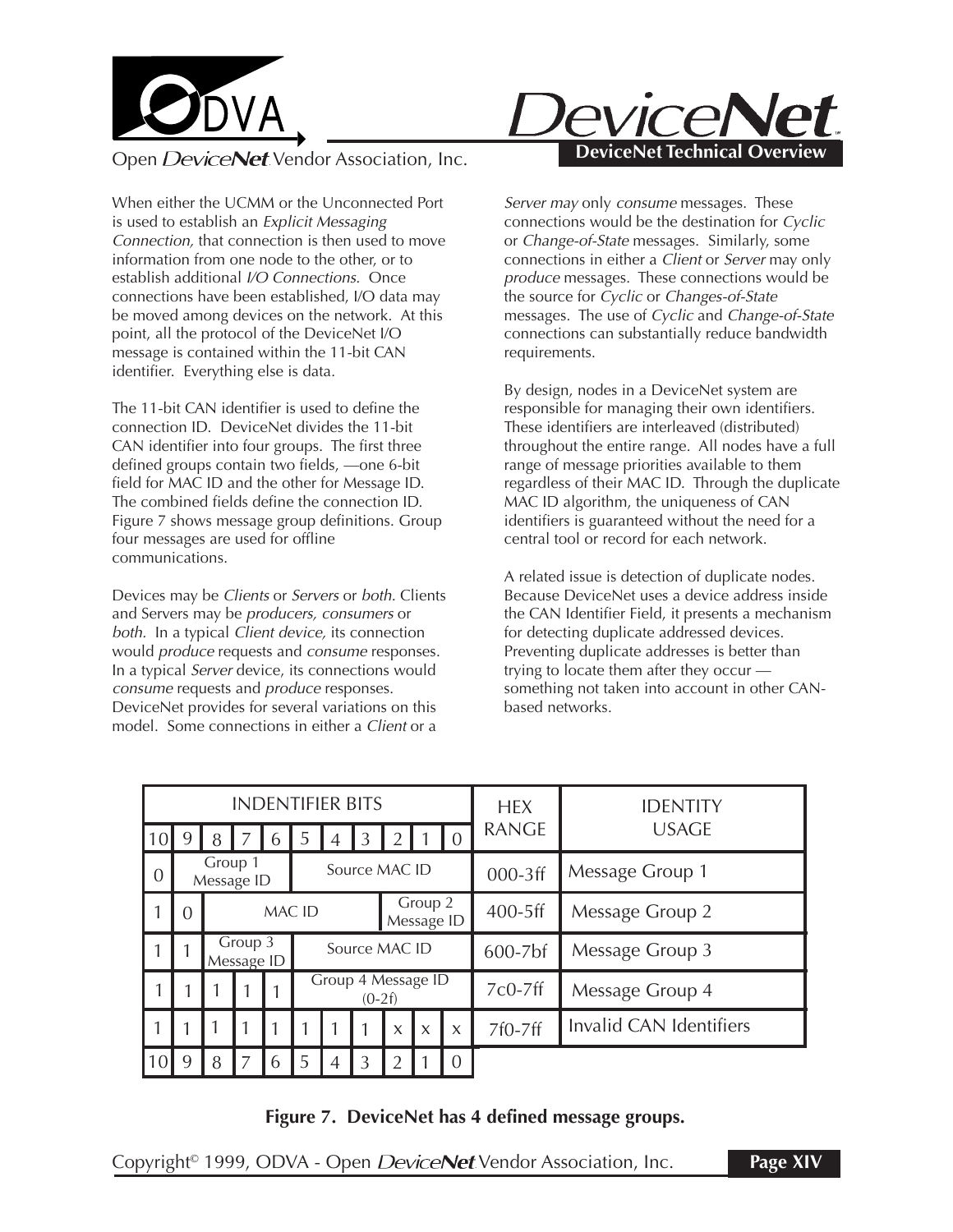

Another key benefit to nodes managing their identifiers is that a user can add and delete nodes and/or add additional peer-to-peer messages among existing nodes at any time without having knowledge of the existing set-up. No centralized record must be located or reconstructed. Since nodes know which IDs are already in use, a tool simply has to request an I/O connection be added between the two devices, specifying priority level, the data path (class, instance, attribute) and the production trigger (cyclic, poll, or change-ofstate).

## **The Object Model**

The Object Model provides a template for organizing and implementing the Attributes (data), Services (methods or procedures) and Behaviors of the components of a DeviceNet product (see



Figure 8). The model provides an addressing scheme for each Attribute consisting of four numbers. They are the Node Address (MAC ID), the Object Class Identifier, the Instance Number, and the Attribute Number. This four-level address is used in conjunction with an Explicit Messaging Connection to move data from one place to another on a DeviceNet network. The ranges of the four addressing components are shown in the following Table:

| Address   | Lowest | Highest |
|-----------|--------|---------|
| Node      |        |         |
| Class     |        | 65535   |
| Instance  |        | 65535   |
| Attribute |        | 255     |



**Figure 8. DeviceNet Object Model**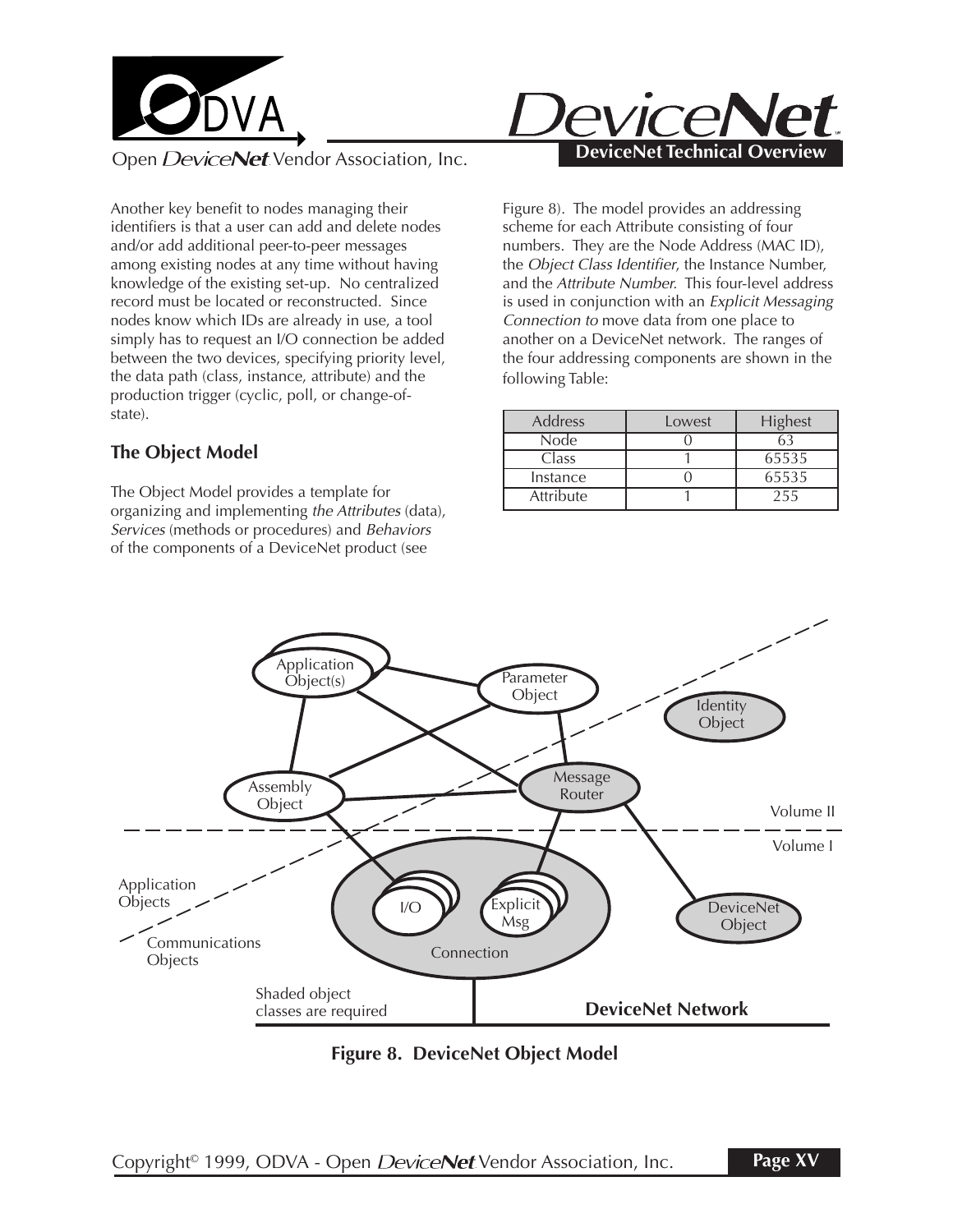



Object Class Number | Object Class Name | Specification Reference 1 Identity 1 Vol II, Rel 1.2, page 6-3 2 Message Router Vol II, Rel 1.2, page 6-17 3 DeviceNet Vol I, Rel 1.3, page 5-50 4 Assembly Vol II, Rel 1.2, page 6-25 5 Connection Vol I, Rel 1.3, page 5-6 6 Parameter Vol II, Rel 1.2, page 6-95

Typical Object Classes found in a DeviceNet Product

Identity Object –Vol II, Rel 1.2, page 6-3 A DeviceNet product will typically have a single instance (Instance #1) of the Identity Object. This instance will have as attributes a Vendor ID, a Device Type, a Product code, a revision, a status, a serial number, a product name, and a state. The required services would be Get Attribute Single and a Reset.

Message Router Object –Vol II, Rel 1.2, page 6- 17

A DeviceNet product will typically have a single instance (Instance #1) of the Message Router Object. The Message Router Object is the component of a product that passes Explicit Messages to the other Objects. It generally does not have any external visibility over the DeviceNet network.

DeviceNet Object – Vol I, Rel 1.3, page 5-50 A DeviceNet product will typically have a single instance (Instance #1) of the DeviceNet Object. This instance would have as attributes: Node Address or MAC ID, baudrate, Bus-Off action, Bus-Off counter, the allocation choice, and the master's MAC ID. The only required service is Get\_Attribute\_Single.

Assembly  $Object(s)$  – Vol II, Rel 1.2, page 6-25 A DeviceNet product will typically have one or more optional Assembly Objects. The primary purpose of these objects is to group different Attributes (data) from different application objects into a single Attribute which can be moved with a single message.

Connection Objects – Vol I, Rel 1.3, page 5-6 A DeviceNet product will typically have at least two connection objects. Each connection object represents one end point of a virtual connection between two nodes on a DeviceNet network. These two types of connections are called Explicit Messaging and I/O Messaging. Explicit Messages contain Attribute addressing, Attribute values and a Service Code describing the desired action. I/O messages contain nothing but data. In an I/O message, all the information about what to do with the data is contained in the Connection Object associated with that I/O message.

Parameter Object – Vol II, Rel 1.2, page 6-95 The optional Parameter object would be used in devices with configurable parameters. One instance would be present for each configurable parameter. The parameter object provides a standard way for a configuration tool to access all parameters. Configuration options which are attributes of the Parameter object could include values, ranges, text strings, and limits.

#### Application Objects

Usually at least one application object besides those from the Assembly or Parameter Class will be present in a device. There are a number of standard objects in the DeviceNet Object Library in Chapter 6, Volume II.

### **Messaging**

The DeviceNet application layer defines how identifiers are assigned (thus controlling priorities), and how the CAN data field is used to specify services, move data, and determine its meaning.

The way information flows on a communication network is critical. Older communication technology consisted of messages that were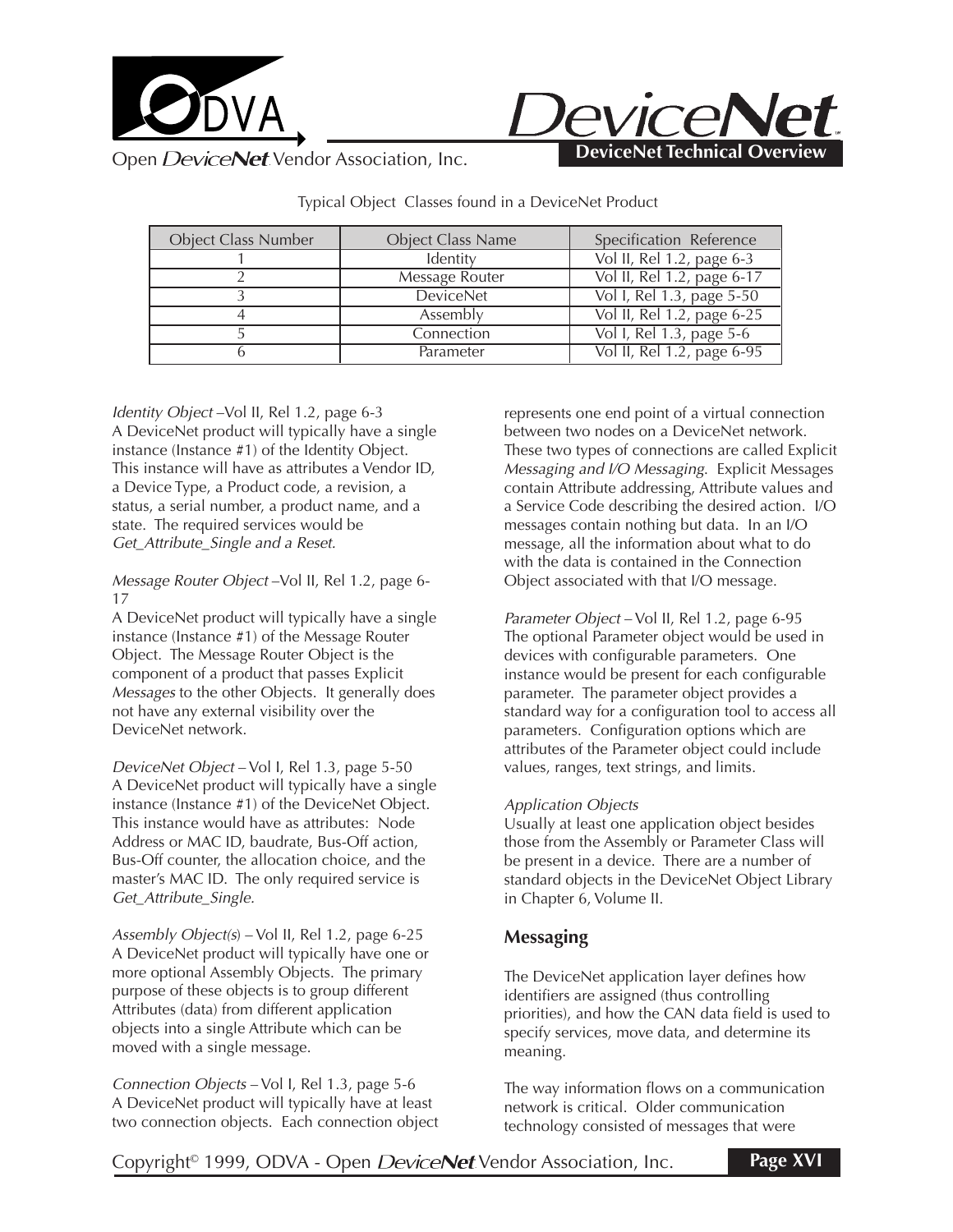



constructed with a specific source and destination. Instead of a traditional sourcedestination approach, DeviceNet uses a more efficient Producer-Consumer Model which requires packets to have identifier fields for the data. The identifier provides the means for multiple priority levels (used in arbitration), more efficient transfer of I/O data, and multiple consumers.

The device with data *produces* the data on the network with the proper identifier. All devices that need data listen for messages. When devices recognize the appropriate identifier, they consume the data. With the producer-consumer model, the message is no longer specific to a particular source or destination. A single message from one controller can be used by multiple motor starters using less bandwidth.

DeviceNet defines two different types of messaging. They are called I/O Messaging and Explicit Messaging.

I/O messages are for time-critical, controloriented data. They provide a dedicated, specialpurpose communication path between a producing application and one or more consuming applications. They are exchanged across single or multi-cast connections and typically use high priority identifiers. I/O messages contain no protocol in the 8-byte data field. The only exception is for fragmented I/O messages where one byte is used for fragmentation protocol. The meaning of the message is implied by the connection ID (CAN identifier). Before messages are sent using these IDs, both the device sending and receiving them

must be configured. The configuration contains the source and destination object attribute addresses for the producer and consumer of the data.

Explicit messages provide multi-purpose, point-topoint communication paths between two devices. They provide the typical request/ responseoriented network communications used to perform node configuration and problem diagnosis. Explicit messages typically use low priority identifiers and contain the specific meaning of the message right in the data field. This includes the service to be performed and the specific object attribute address.

Fragmentation services are provided for messages that are longer than 8 bytes. Each I/O Message fragment incurs only a single byte of protocol overhead. There is no limit on the number of fragments. Fragmentation is also defined for explicit messaging. This flexibility assures that as more sophisticated devices are introduced and more capabilities are designed into devices, they can be added to existing DeviceNet networks. With its object-oriented design and addressing scheme, DeviceNet is unlimited in its ability to expand without having to alter the basic protocol and connection model.

On the other end of the spectrum, a simple slave device application with two message connections (one I/O and one explicit) can be handled in less than 4K ROM and 175 bytes of RAM (Motorola 68HC05X4, a CPU with a built-in CAN interface).

The general format for I/O messages is shown in Figures 9-12.



#### **Figure 9. Format for I/O Message**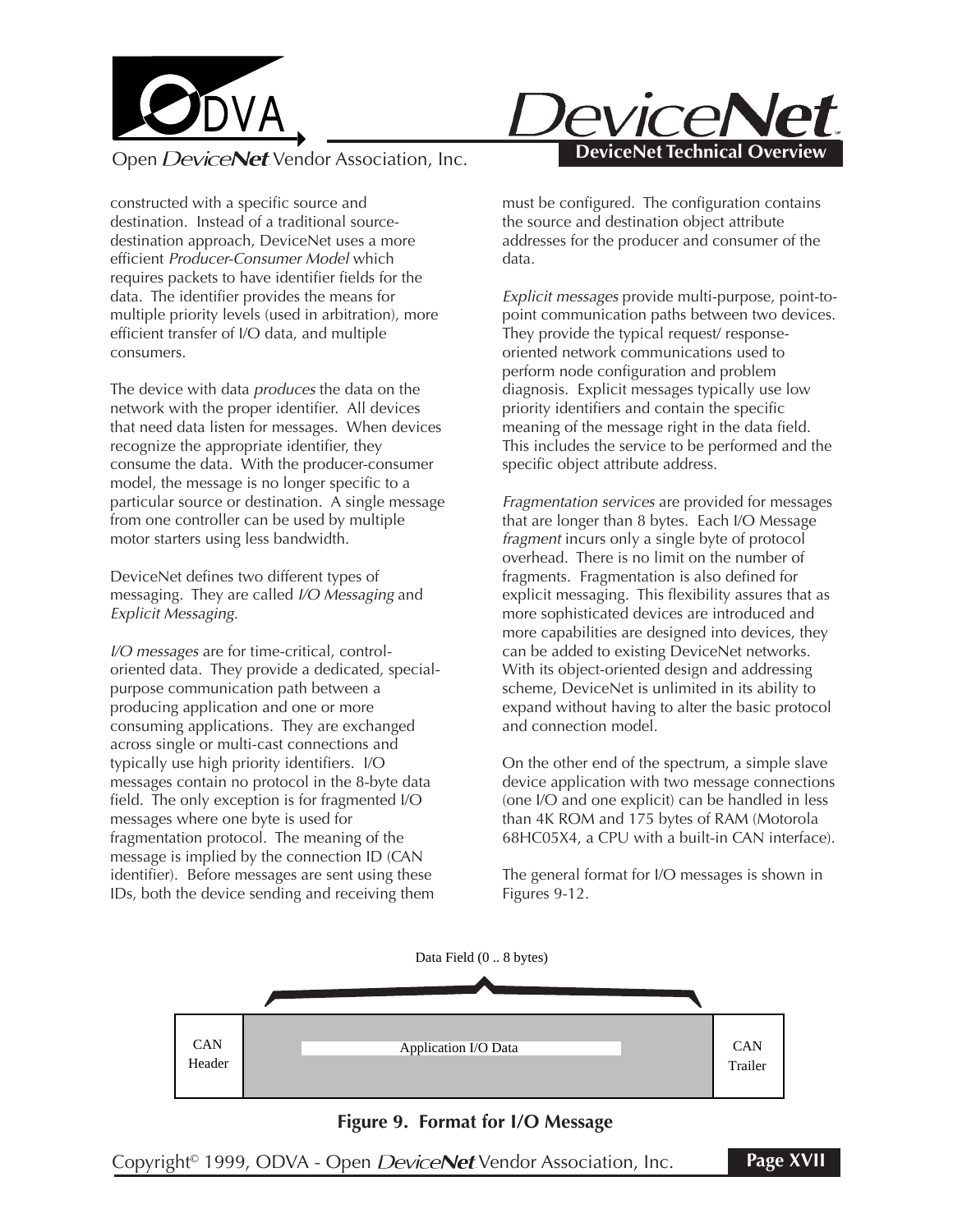

**Figure 10. Format for Explicit Message**



# **Figure 11. Non-Fragmented Explicit Message Data Field Format**

## **Predefined Master/Slave Connection Set**

While DeviceNet provides a powerful Application Layer Protocol that allows for dynamic configuring of connections between devices, it has been recognized that some devices will have neither the need nor the resources to use this powerful capability. For this reason, a set of connection identifiers know as the Predefined Master/Slave Connection Set has been specified to simplify the movement of I/O and configurationtype data typically seen in a Master/Slave architecture.

Many sensors and actuators are designed to perform some predetermined function (sense



## **Figure 12. Fragmented Explicit Message Data Field Format**

pressure, start motor, etc.) and the type and amount of data the device will produce and/or consume is known at power-up. Typically these devices provide input data or require output data and configuration data. The Predefined Master/ Slave Connection Set meets these needs by providing connection objects that are almost entirely configured at the time the device powersup. The only remaining step necessary to begin the flow of data is for a master device to claim ownership of this predefined connection set within its slave(s).

Message Group 2 is used for the definition of these identifiers (refer back to Figure 7). One noticeable difference in Group 2 is that the MAC

### Copyright<sup>®</sup> 1999, ODVA - Open *DeviceNet* Vendor Association, Inc.

**Page XVIII**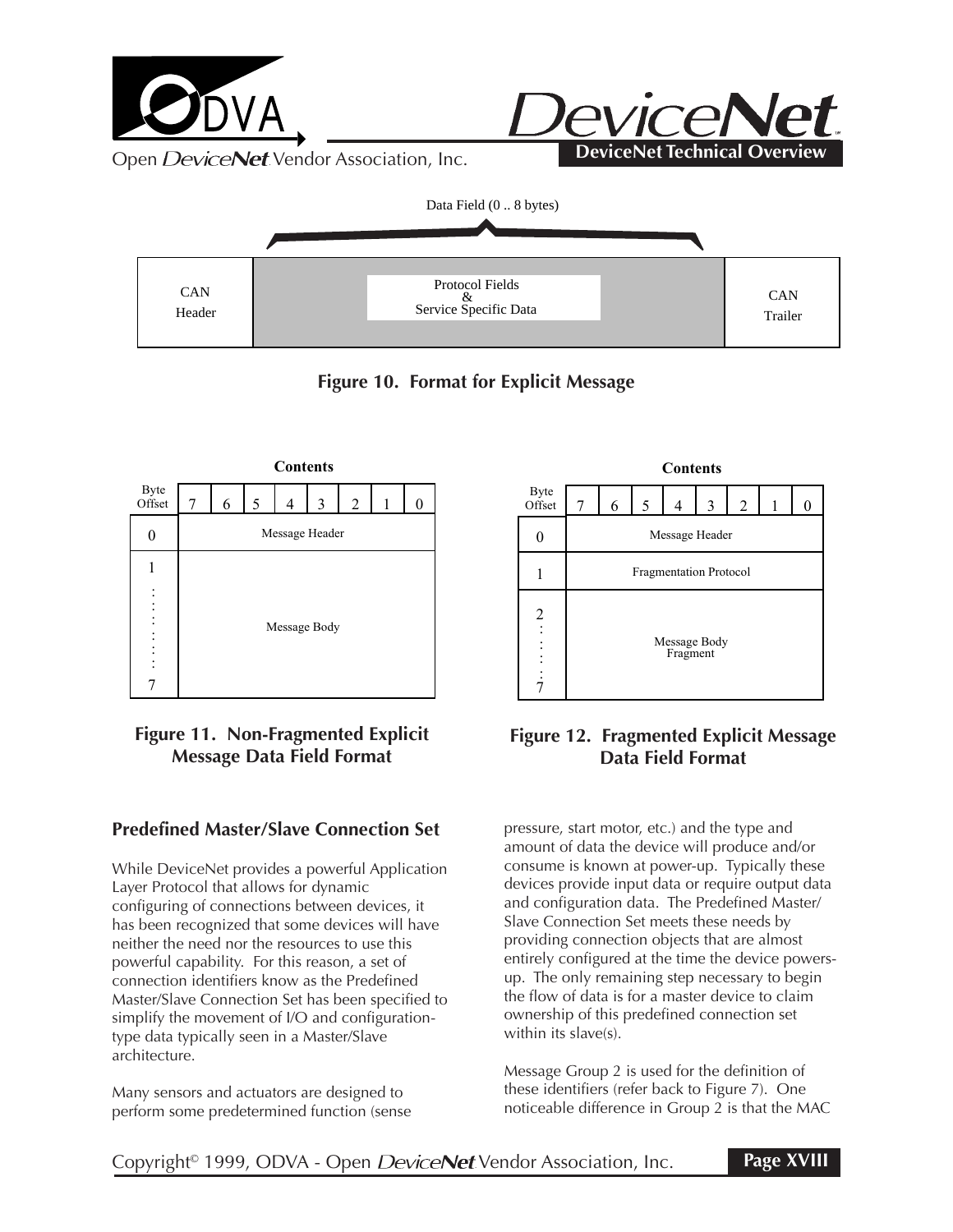

ID is not specified as Source MAC ID. This allows the use of Destination ID. There are strict rules about the use of this kind of connection to prevent duplicate CAN identifiers on the bus. The use of Destination ID allows devices which are centralized and which must communicate with many nodes (a master) to borrow identifiers from those nodes. In addition, the MAC ID and Message ID fields are reversed. This allows the Group ID and MAC ID to fall within the most significant 8 bits of the CAN identifier. This is important because many low-cost, 8-bit CAN chips can hardware filter only the first 8 bits. The exclusive use of Destination MAC ID further allows devices to take advantage of hardware filtering. Another important benefit is that the establishment of connections from the Predefined Set is simplified considerably. Only a few messages are required to have I/O connections up and running. The Predefined Set contains one explicit messaging connection and allows several different I/O connections including Bit Strobed Command/Response, Polled Command/Response, Change-of-State and Cyclic. Chapter 7, Volume 1 contains detailed information about the Predefined Master/Slave Connection Set.

Change-of-State and Cyclic Transmission With change-of-state, a device produces its data only when it changes. To be sure the consuming device knows that the producer is still alive and active, DeviceNet provides an adjustable, background heartbeat rate. Devices send data whenever it changes or the heartbeat timer expires. This serves to keep the connection alive and let the consumer know his data source has not faulted in some way. The minimum time on the heartbeat prevents inherently noisy nodes from dominating the network. By having the device generate the heartbeat, the controller is not burdened with having to send a nuisance request periodically just to make sure it is still there. This becomes even more efficient in the multicast case.

The cyclic option can reduce unnecessary traffic and packet processing. Instead of a temperature or analog input block being scanned dozens of times every second, it can be set up to report its data on a regular basis consistent with the rate of



change it can detect. A temperature sensor on a slow PID loop with a 500 ms update time could have its cyclic rate set to 500 ms. Not only would this preserve bandwidth for more rapidly changing critical I/O data, it would also be more accurate as well. For example, it might be scanned once every 30 ms as part of a large scan list with many bytes of data per node on a heavily loaded master. This means that data used in a PID calculation might have been sampled anywhere from 470 to 530 ms. With cyclic production you know that the data samples will be at precisely 500 ms.

By default, both change of state and cyclic are acknowledged exchanges (ACKs) so that the producer knows its intended consumer(s) received the data. For applications where changes of state or cyclic rates are extremely fast, it makes no sense to clutter up the network with ACK packets. Unnecessary ACKs can be suppressed with the Acknowledge Handler Object (Chapter 6, Volume II, Rel 1.2, pages 6-252 to 6-272).

Now, even simple slave nodes can be set up to report at the most appropriate interval, whether that be cyclic or change-of-state. With the ACK Handler Object it is possible to have multiple consumers of the slaves' data, not just the master. This multicast is especially useful for operator interface (OI) devices which can just listen for the data they need, whether it is for display, alarm monitoring or data logging.

For alarm monitoring, it is important that a change-of-state not be missed, so the OI device would be included in the device's ACK list, assuring a retry (or several retries) if for some reason the OI missed the message. On the other hand, if it was primarily a data collection device logging values every 5 seconds (and the node is producing values every 300 ms for control purposes), you would not have the logger set to ACK. If the logger misses a value, it can grab the next one 300 ms later.

Cyclic and change-of-state from the master is defined and selectable on a per node basis.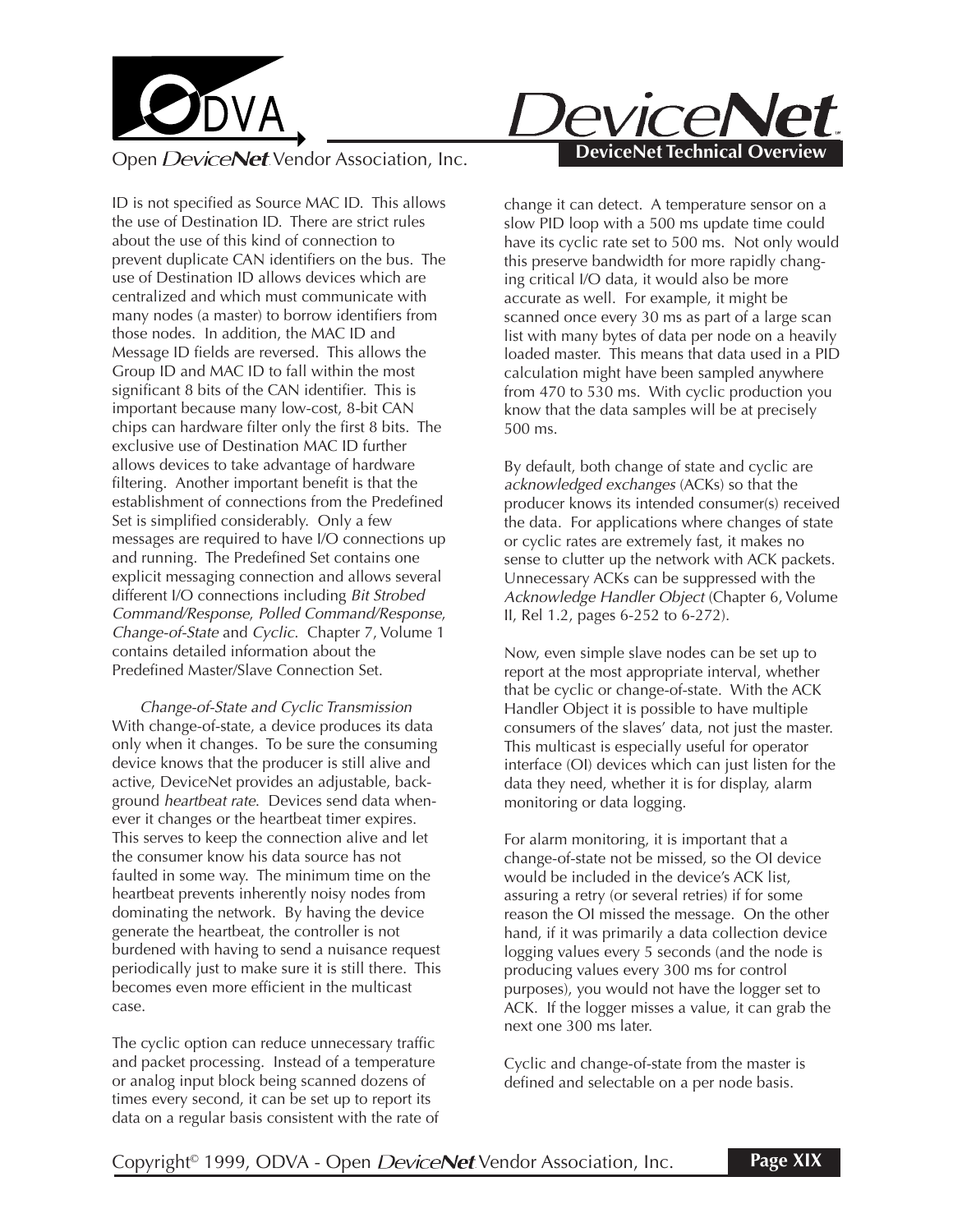

# **Device Profiles**

The DeviceNet specification goes beyond a physical connection protocol specification. It promotes interoperability by defining standard device models. All devices of the same model must support common identity and communication status data. Device-specific data is contained in device profiles that are defined for various device types. Simple devices (e.g., push buttons, motor starters, photocells, pneumatic valve actuators) from multiple vendors that comply with their device type profile will be logically interchangeable.

A device profile will contain the following sections:

- Definition of the device's object model This often contains a drawing like the one shown in the object model (Figure 8, page 10). Usually there are tables which list all of the object classes present in the device, the number of instances in each class, how each object effects behavior, and the public interfaces to each object.
- Definition of the device's I/O data format This usually includes definition of Assembly Object definition which contains the address (class, instance, and attribute) of the desired data components.
- Definition of the device's configurable parameters and public interfaces to those parameters. This information is contained in an Electronic Data Sheet (EDS) which is included with the device's user documentation.

As an example, a photoelectric sensor (Device Type 6) would contain the following objects:

- Identity Object 1
- Message Router 1
- DeviceNet 1
- Connection 2 (one explicit, one I/O)
- Assembly 1
- Parameter 1 (optional)
- Presence Sensing 1

The DeviceNet specification defines an Electronic



Data Sheet (EDS) which is a simple file format that allows product-specific information to be made available by vendors for all other vendors. This makes possible user-friendly configuration tools that can be easily updated without having to constantly revise the configuration software tool.

In order not to restrict enhancements, a means is also provided for addition of vendor specific, value-add options. The DeviceNet specification has public classes, services and attributes which are defined in the DeviceNet specification and vendor-specific classes, services and attributes which can be added by individual vendors. This allows vendors to provide additional functions to their customers that are not covered in the specification. As vendor-specific items become more popular or commonplace, the mechanism to transition them to public items will be provided.